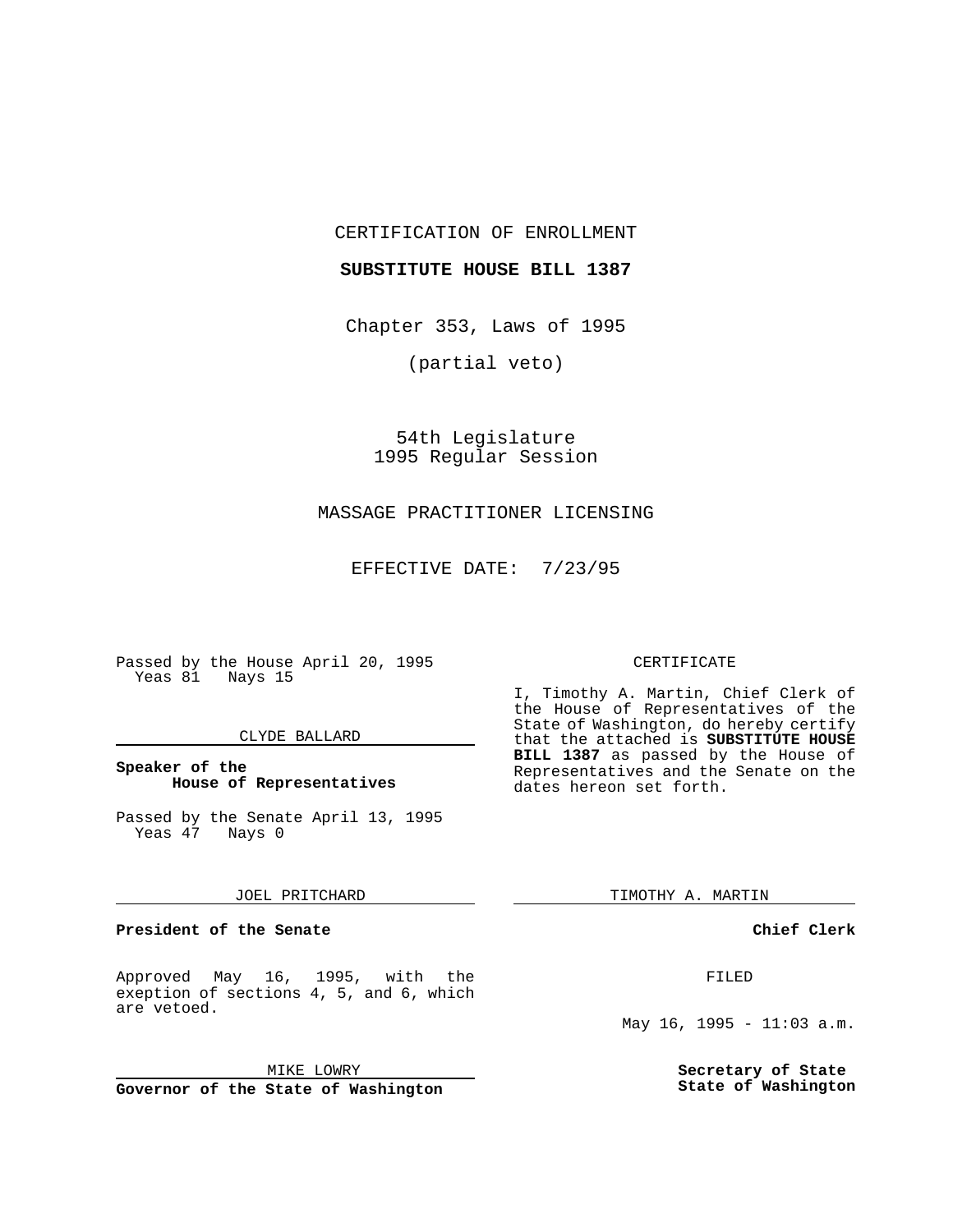# **SUBSTITUTE HOUSE BILL 1387** \_\_\_\_\_\_\_\_\_\_\_\_\_\_\_\_\_\_\_\_\_\_\_\_\_\_\_\_\_\_\_\_\_\_\_\_\_\_\_\_\_\_\_\_\_\_\_

\_\_\_\_\_\_\_\_\_\_\_\_\_\_\_\_\_\_\_\_\_\_\_\_\_\_\_\_\_\_\_\_\_\_\_\_\_\_\_\_\_\_\_\_\_\_\_

# AS AMENDED BY THE SENATE

Passed Legislature - 1995 Regular Session

## **State of Washington 54th Legislature 1995 Regular Session**

**By** House Committee on Law & Justice (originally sponsored by Representatives Delvin, Dellwo, Carrell, Cody, Morris, Padden, Hickel, Sommers, Conway, Brown, Mason, B. Thomas, Dickerson, Boldt, Campbell, Carlson, Patterson, Kessler, Mielke, Mulliken, Honeyford, Hargrove, L. Thomas, Kremen, Scott and Huff)

Read first time 02/17/95.

 AN ACT Relating to massage practitioners; amending RCW 18.108.040, 18.108.085, 35.21.692, 35A.82.025, and 36.32.122; adding a new section to chapter 18.130 RCW; adding new sections to chapter 43.63A RCW; adding a new section to chapter 9.68A RCW; adding a new section to chapter 9A.88 RCW; prescribing penalties; and providing an expiration 6 date.

7 BE IT ENACTED BY THE LEGISLATURE OF THE STATE OF WASHINGTON:

8 **Sec. 1.** RCW 18.108.040 and 1991 c 3 s 255 are each amended to read 9 as follows:

 It shall be unlawful to advertise the practice of massage using the term massage or any other term that implies a massage technique or method in any public or private publication or communication by a 13 person not licensed by the secretary as a massage practitioner or 14 without printing in display advertisement the license number of the massage practitioner. Any person who holds a license to practice as a massage practitioner in this state may use the title "licensed massage practitioner" and the abbreviation "L.M.P.". No other persons may assume such title or use such abbreviation or any other word, letters,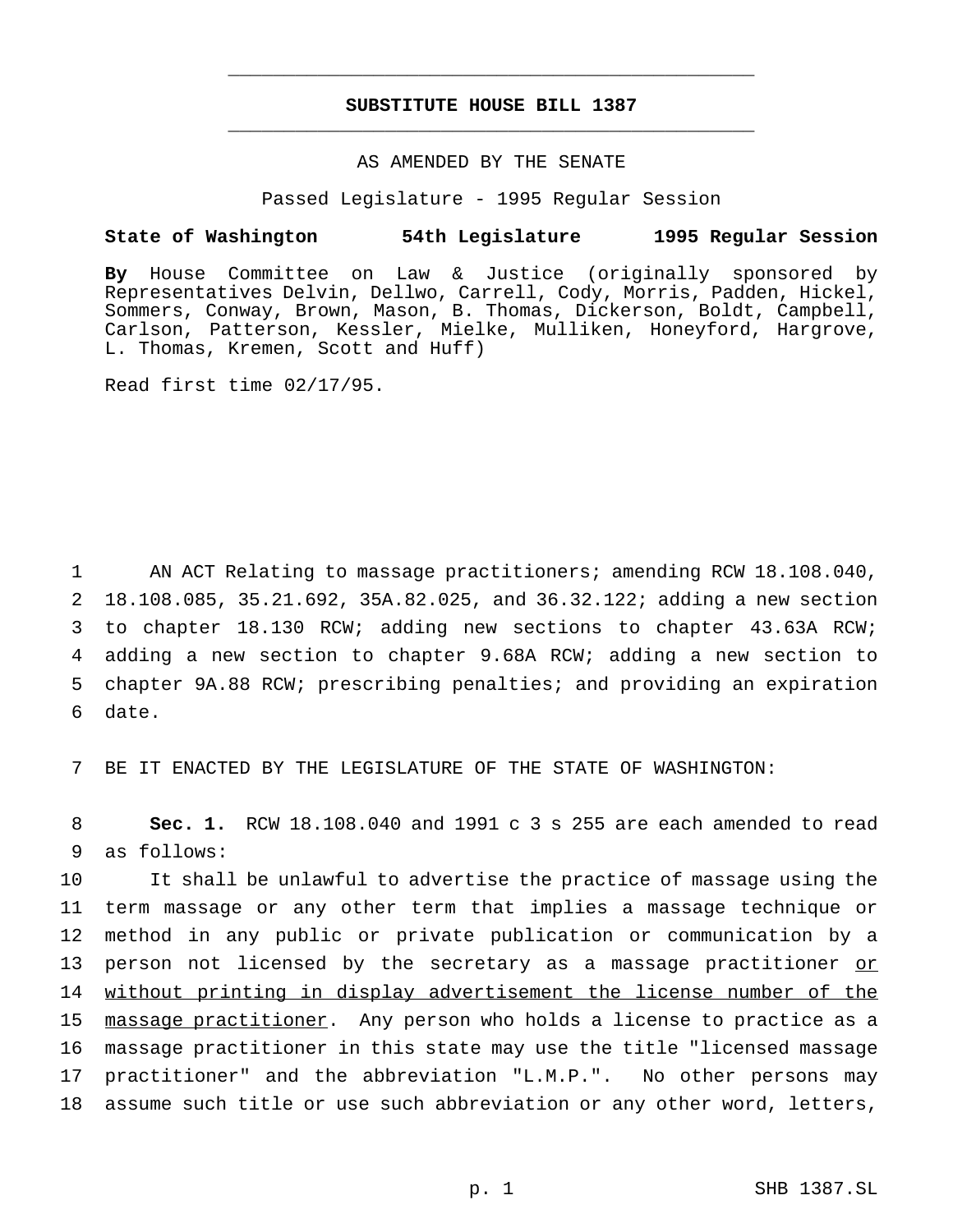signs, or figures to indicate that the person using the title is a licensed massage practitioner.

 **Sec. 2.** RCW 18.108.085 and 1991 c 3 s 259 are each amended to read as follows:

 (1) In addition to any other authority provided by law, the secretary may:

 (a) Adopt rules, in accordance with chapter 34.05 RCW necessary to 8 implement this chapter;

 (b) Set all license, examination, and renewal fees in accordance with RCW 43.70.250;

 (c) Establish forms and procedures necessary to administer this chapter;

 (d) Issue a license to any applicant who has met the education, training, and examination requirements for licensure; and

 (e) Hire clerical, administrative, and investigative staff as necessary to implement this chapter, and hire individuals licensed under this chapter to serve as examiners for any practical examinations.

 (2) The uniform disciplinary act, chapter 18.130 RCW, governs the issuance and denial of licenses and the disciplining of persons under this chapter. The secretary shall be the disciplining authority under this chapter.

23 (3) Any license issued under this chapter to a person who is or has been convicted of violating RCW 9A.88.030, 9A.88.070, 9A.88.080, or 9A.88.090 or equivalent local ordinances shall automatically be revoked 26 by the secretary upon receipt of a certified copy of the court 27 documents reflecting such conviction. No further hearing or procedure 28 is required, and the secretary has no discretion with regard to the 29 revocation of the license. The revocation shall be effective even 30 though such conviction may be under appeal, or the time period for such appeal has not elapsed. However, upon presentation of a final appellate decision overturning such conviction or upon completion of a prostitution prevention and intervention program under sections 7 through 15 of this act, the license shall be reinstated, unless grounds for disciplinary action have been found pursuant to chapter 18.130 RCW. Unless an applicant demonstrates that he or she has completed a prostitution prevention and intervention program under sections 7 through 15 of this act, no license may be granted under this chapter to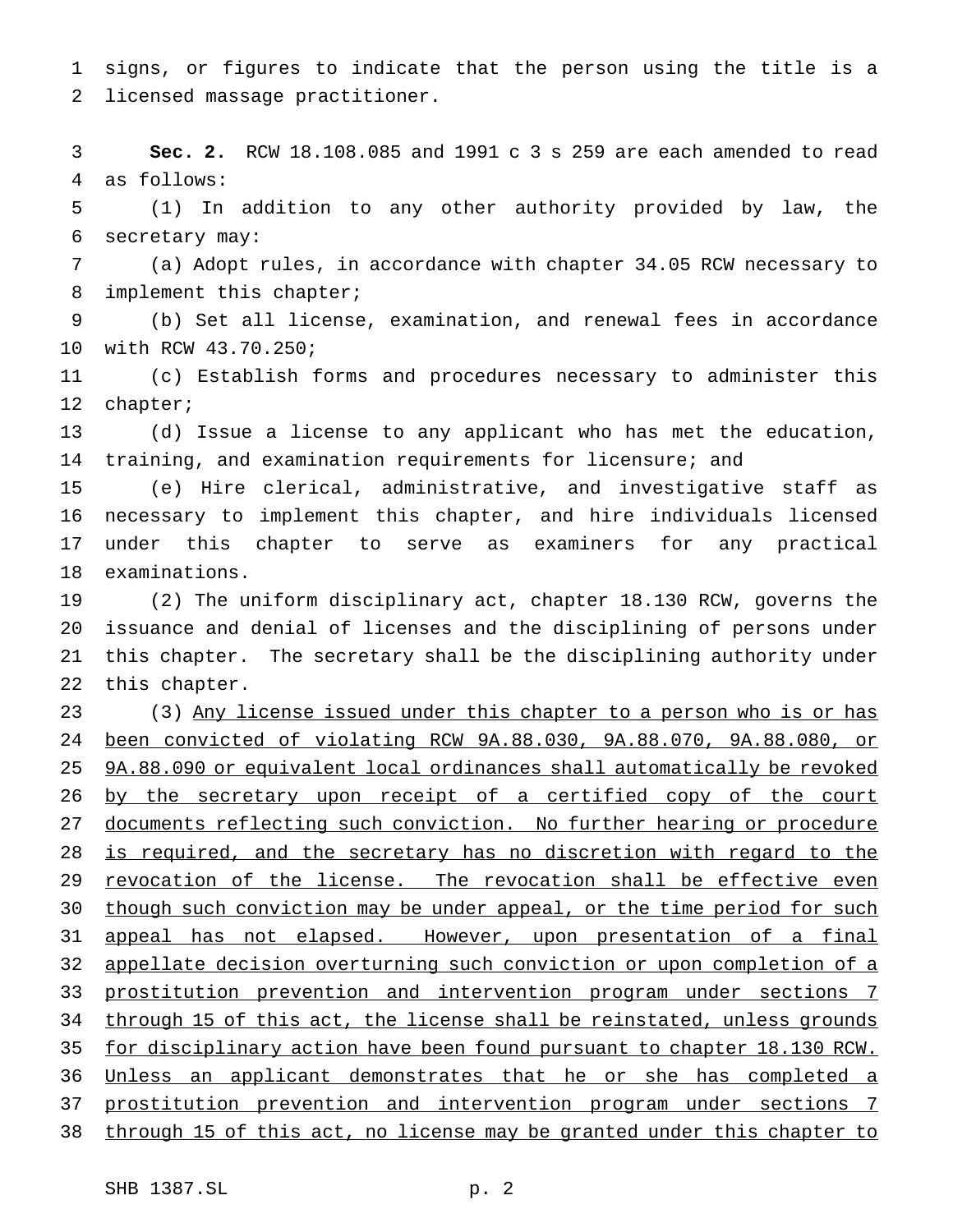any person who has been convicted of violating RCW 9A.88.030, 9A.88.070, 9A.88.080, or 9A.88.090 or equivalent local ordinances 3 within the eight years immediately preceding the date of application. For purposes of this subsection, "convicted" does not include a conviction that has been the subject of a pardon, annulment, or other equivalent procedure based on a finding of innocence, but does include convictions for offenses for which the defendant received a deferred or suspended sentence, unless the record has been expunged according to law.

10 (4) The secretary shall keep an official record of all proceedings under this chapter, a part of which record shall consist of a register of all applicants for licensure under this chapter, with the result of each application.

 NEW SECTION. **Sec. 3.** A new section is added to chapter 18.130 RCW to read as follows:

 RCW 18.108.085 shall govern the issuance and revocation of licenses issued or applied for under chapter 18.108 RCW to or by persons convicted of violating RCW 9A.88.030, 9A.88.070, 9A.88.080, or 9A.88.090 or equivalent local ordinances.

 \*Sec. 4. RCW 35.21.692 and <sup>1991</sup> <sup>c</sup> <sup>182</sup> <sup>s</sup> <sup>1</sup> are each amended to read as follows:

 (1) <sup>A</sup> state licensed massage practitioner seeking <sup>a</sup> city or town license to operate <sup>a</sup> massage business must provide verification of his or her state massage license as provided for in RCW 18.108.030.

 (2) The city or town may charge <sup>a</sup> licensing or operating fee, but the fee charged <sup>a</sup> state licensed massage practitioner shall not exceed 27 the licensing or operating fee imposed on ((<del>similar health care</del> 28 providers, such as physical therapists or occupational therapists,)) 29 other licensees operating within the same city or town and such fees 30 shall be reasonable and shall not exceed the costs of the processing 31 and administration of the licensing procedure.

32 (3) A state licensed massage practitioner ((is not)) may be subject 33 to additional licensing requirements ((not currently imposed on similar 34 health care providers, such as physical therapists or occupational 35 therapists)) under RCW 18.108.100.

**\*Sec. 4 was vetoed. See message at end of chapter.**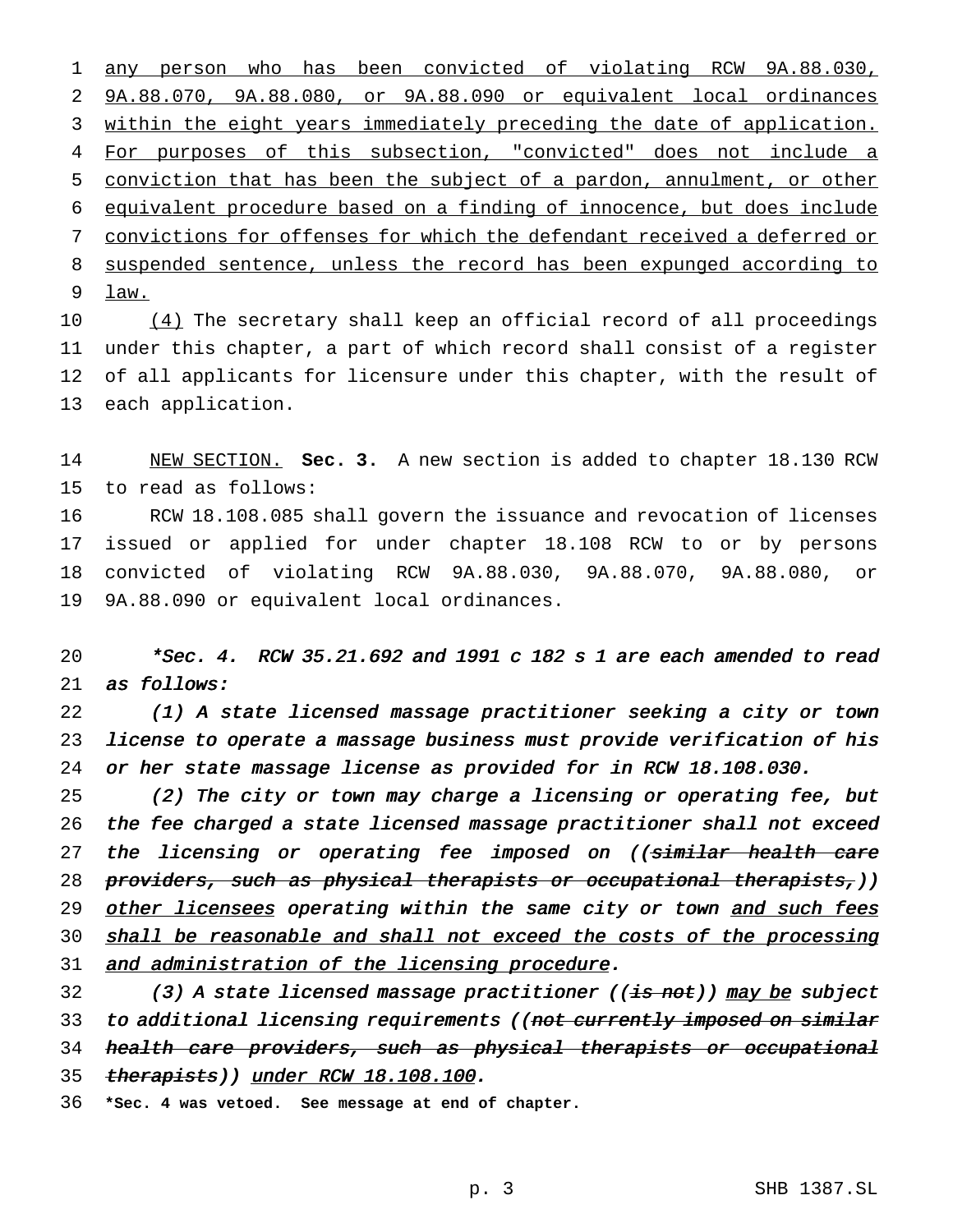1 \*Sec. 5. RCW 35A.82.025 and <sup>1991</sup> <sup>c</sup> <sup>182</sup> <sup>s</sup> <sup>2</sup> are each amended to 2 read as follows:

3 (1) <sup>A</sup> state licensed massage practitioner seeking <sup>a</sup> city license to 4 operate <sup>a</sup> massage business must provide verification of his or her 5 state massage license as provided for in RCW 18.108.030.

6 (2) The city may charge <sup>a</sup> licensing or operating fee, but the fee 7 charged <sup>a</sup> state licensed massage practitioner shall not exceed the 8 licensing or operating fee imposed on ((similar health care providers, 9 such as physical therapists or occupational therapists,)) other 10 licensees operating within the same city and such fees shall be 11 reasonable and shall not exceed the costs of the processing and 12 administration of the licensing procedure.

13 (3) A state licensed massage practitioner (( $\frac{1}{15}$  not)) may be subject 14 to additional licensing requirements ((not currently imposed on similar 15 health care providers, such as physical therapists or occupational 16 therapists)) under RCW 18.108.100.

17 **\*Sec. 5 was vetoed. See message at end of chapter.**

18 \*Sec. 6. RCW 36.32.122 and <sup>1991</sup> <sup>c</sup> <sup>182</sup> <sup>s</sup> <sup>3</sup> are each amended to read 19 as follows:

20 (1) <sup>A</sup> state licensed massage practitioner seeking <sup>a</sup> county license 21 to operate <sup>a</sup> massage business must provide verification of his or her 22 state massage license as provided for in RCW 18.108.030.

23 (2) The county may charge <sup>a</sup> licensing or operating fee, but the fee 24 charged <sup>a</sup> state licensed massage practitioner shall not exceed the 25 licensing or operating fee imposed on ((similar health care providers, 26 such as physical therapists or occupational therapists,)) other 27 licensees operating within the same county and such fees shall be 28 reasonable and shall not exceed the costs of the processing and 29 administration of the licensing procedure.

30 (3) A state licensed massage practitioner (( $\frac{1}{15}$  not)) may be subject 31 to additional licensing requirements ((not currently imposed on similar 32 health care providers, such as physical therapists or occupational 33 therapists)) under RCW 18.108.100.

34 **\*Sec. 6 was vetoed. See message at end of chapter.**

35 NEW SECTION. **Sec. 7.** A new section is added to chapter 43.63A RCW 36 to read as follows:

37 There is established in the department of community, trade, and 38 economic development a grant program to enhance funding for

SHB 1387.SL p. 4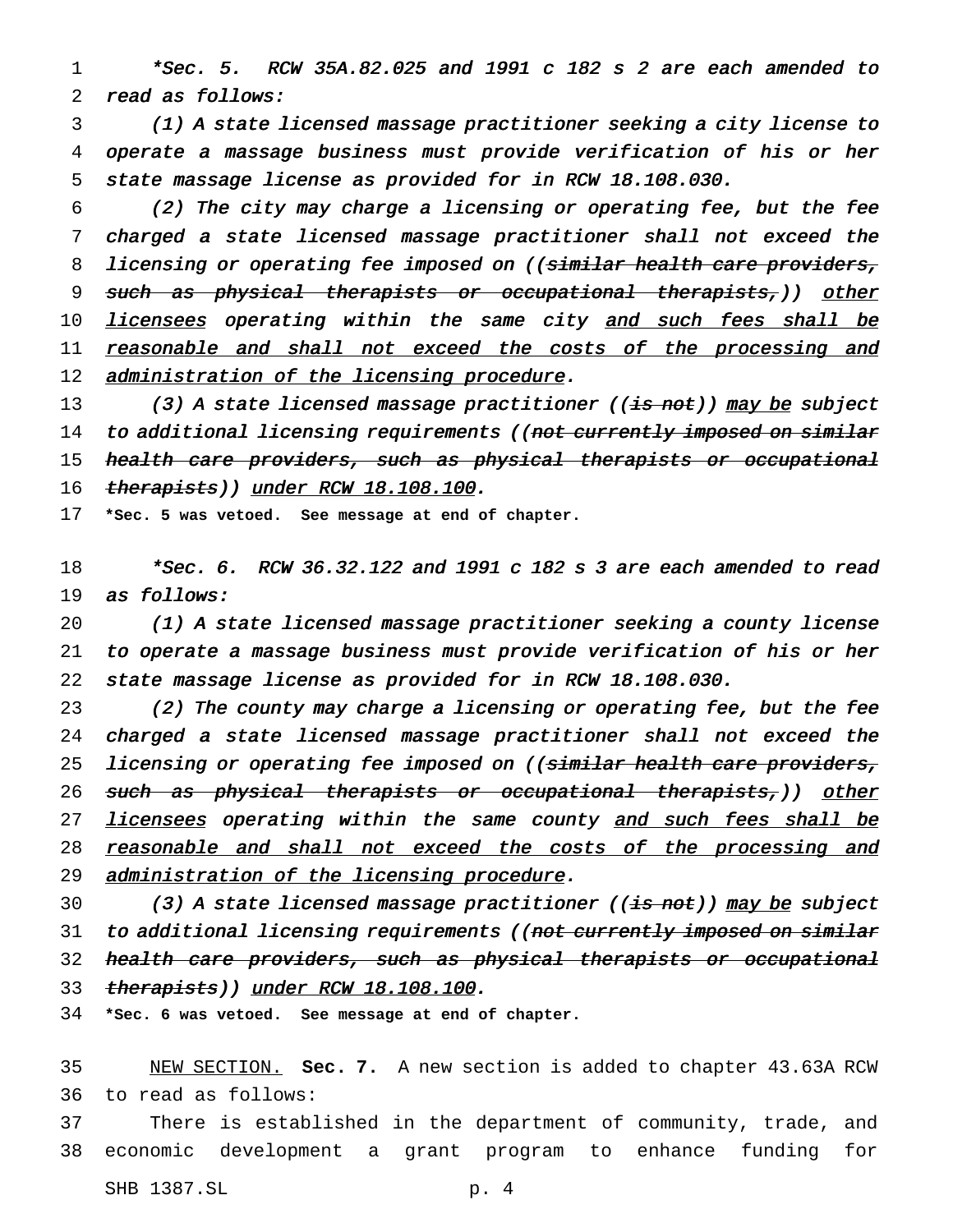prostitution prevention and intervention services. Activities that can be funded through this grant program shall provide effective prostitution prevention and intervention services, such as counseling, parenting, housing relief, education, and vocational training, that:

 (1) Comprehensively address the problems of persons who are prostitutes; and

(2) Enhance the ability of persons to leave or avoid prostitution.

 NEW SECTION. **Sec. 8.** A new section is added to chapter 43.63A RCW to read as follows:

(1) Applications for funding under this chapter must:

(a) Meet the criteria in section 7 of this act; and

 (b) Contain evidence of active participation of the community and its commitment to providing effective prevention and intervention services for prostitutes through the participation of local governments, tribal governments, networks under chapter 70.190 RCW, human service and health organizations, and treatment entities and through meaningful involvement of others, including citizen groups.

 (2) Local governments, networks under chapter 70.190 RCW, nonprofit community groups, and nonprofit treatment providers including organizations that provide services, such as emergency housing, counseling, and crisis intervention shall, among others, be eligible for grants established under section 7 of this act.

 NEW SECTION. **Sec. 9.** A new section is added to chapter 43.63A RCW to read as follows:

At a minimum, grant applications must include the following:

26 (1) The proposed geographic service area;

 (2) A description of the extent and effect of the needs for prostitution prevention and intervention within the relevant geographic area;

 (3) An explanation of how the funds will be used, their relationship to existing services available within the community, and the need that they will fulfill;

 (4) An explanation of what organizations were involved in the 34 development of the proposal; and

 (5) The methods that will be employed to measure the success of the program.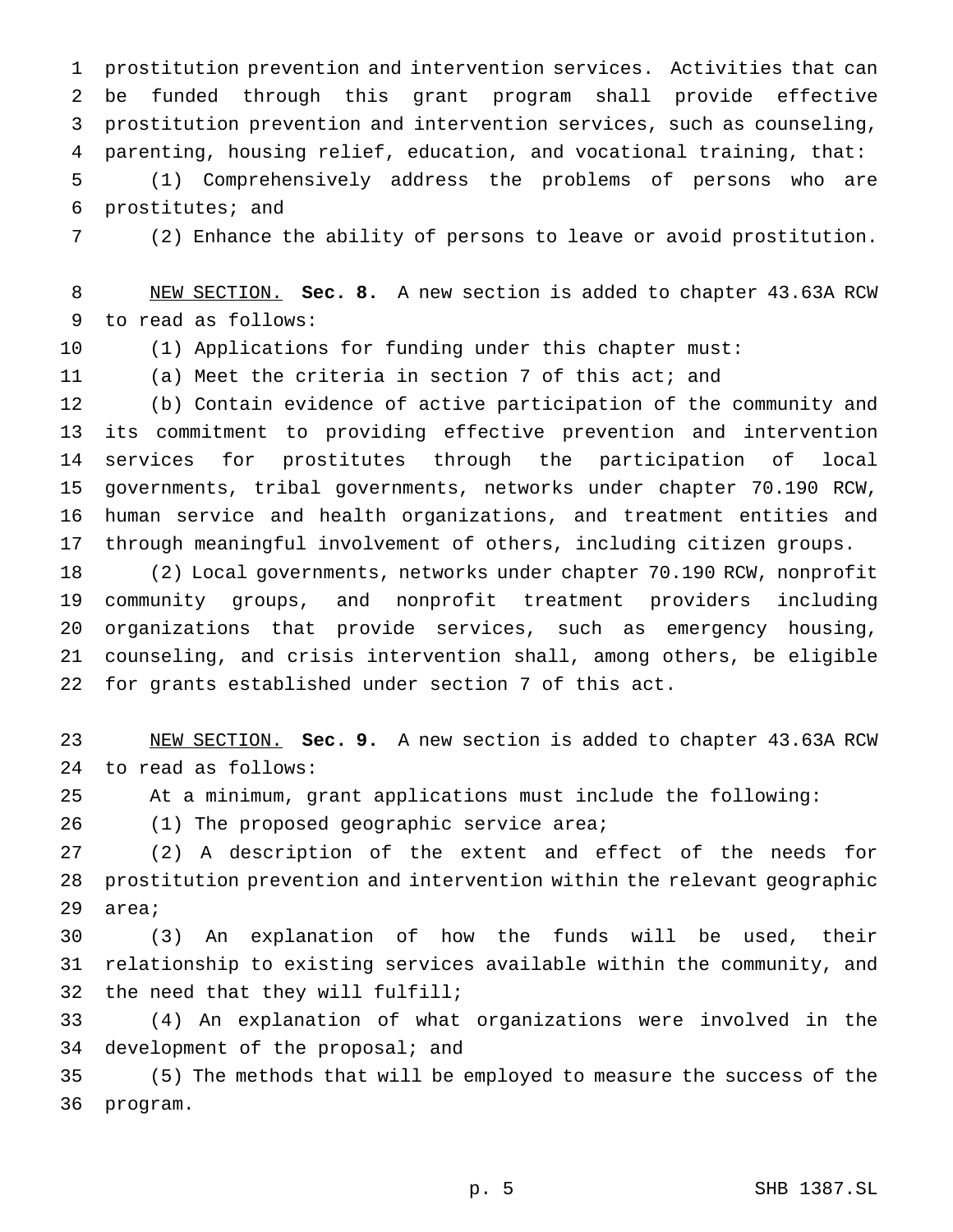NEW SECTION. **Sec. 10.** A new section is added to chapter 43.63A RCW to read as follows:

 (1) Subject to funds appropriated by the legislature, including funds in the prostitution prevention and intervention account, the department of community, trade, and economic development shall make awards under the grant program established by section 7 of this act.

 (2) Awards shall be made competitively based on the purposes of and criteria in sections 7 through 9 of this act.

 (3) Activities funded under this section may be considered for funding in future years, but shall be considered under the same terms and criteria as new activities. Funding of a program or activity under this chapter shall not constitute an obligation by the state of Washington to provide ongoing funding.

 (4) The department of community, trade, and economic development may receive such gifts, grants, and endowments from public or private sources as may be made from time to time, in trust or otherwise, for the use and benefit of the purposes of the grant program established under section 7 of this act and expend the same or any income from these sources according to the terms of the gifts, grants, or endowments.

 (5) The department of community, trade, and economic development may expend up to five percent of the funds appropriated for the grant program for administrative costs and grant supervision.

 NEW SECTION. **Sec. 11.** A new section is added to chapter 43.63A RCW to read as follows:

 The prostitution prevention and intervention account is created in the state treasury. All designated receipts from fees under sections 12 and 13 of this act shall be deposited into the account. Expenditures from the account may be used only for funding the grant program to enhance prostitution prevention and intervention services under section 7 of this act.

 NEW SECTION. **Sec. 12.** A new section is added to chapter 9.68A RCW to read as follows:

 (1)(a) In addition to penalties set forth in RCW 9.68A.100, a person who is either convicted or given a deferred sentence or a deferred prosecution as a result of an arrest for violating RCW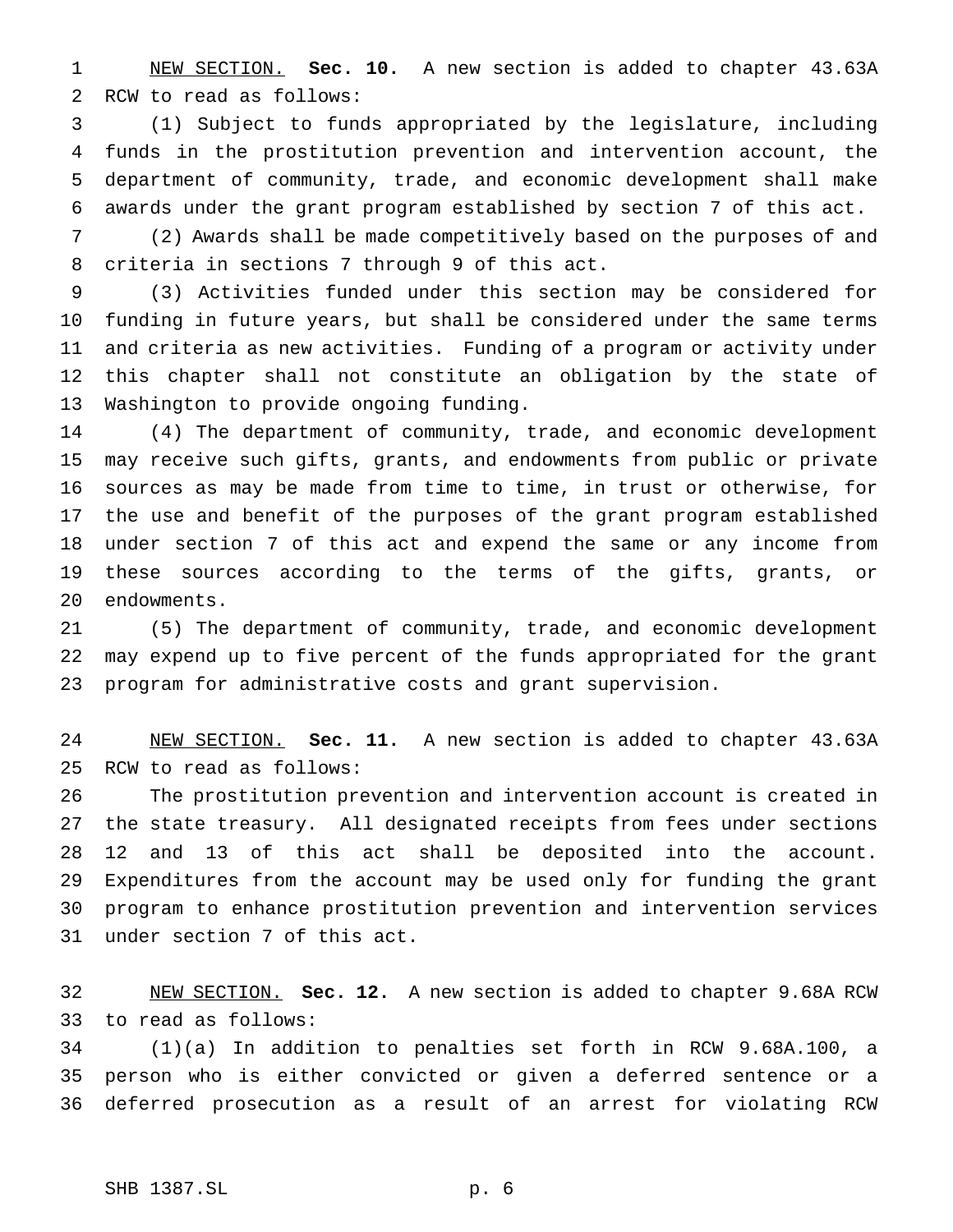9.68A.100 or a comparable county or municipal ordinance shall be assessed a two hundred fifty dollar fee.

 (b) The court may not suspend payment of all or part of the fee unless it finds that the person does not have the ability to pay.

 (c) When a minor has been adjudicated a juvenile offender for an offense which, if committed by an adult, would constitute a violation of RCW 9.68A.100 or a comparable county or municipal ordinance, the court shall assess the fee under (a) of this subsection. The court may not suspend payment of all or part of the fee unless it finds that the minor does not have the ability to pay the fee.

 (2) The fee assessed under subsection (1) of this section shall be collected by the clerk of the court and distributed each month to the state treasurer for deposit in the prostitution prevention and intervention account under section 11 of this act for the purpose of funding prostitution prevention and intervention activities.

 NEW SECTION. **Sec. 13.** A new section is added to chapter 9A.88 RCW to read as follows:

 (1)(a) In addition to penalties set forth in RCW 9A.88.010, 9A.88.030, and 9A.88.090, a person who is either convicted or given a deferred sentence or a deferred prosecution as a result of an arrest for violating RCW 9A.88.010, 9A.88.030, 9A.88.090, or comparable county or municipal ordinances shall be assessed a fifty dollar fee.

 (b) In addition to penalties set forth in RCW 9A.88.110, a person who is either convicted or given a deferred sentence or a deferred prosecution as a result of an arrest for violating RCW 9A.88.110 or a comparable county or municipal ordinance shall be assessed a one hundred fifty dollar fee.

 (c) In addition to penalties set forth in RCW 9A.88.070 and 9A.88.080, a person who is either convicted or given a deferred sentence or a deferred prosecution as a result of an arrest for violating RCW 9A.88.070, 9A.88.080, or comparable county or municipal ordinances shall be assessed a three hundred dollar fee.

 (2) The court may not suspend payment of all or part of the fee unless it finds that the person does not have the ability to pay.

 (3) When a minor has been adjudicated a juvenile offender for an offense which, if committed by an adult, would constitute a violation under this chapter or comparable county or municipal ordinances, the court shall assess the fee as specified under subsection (1) of this